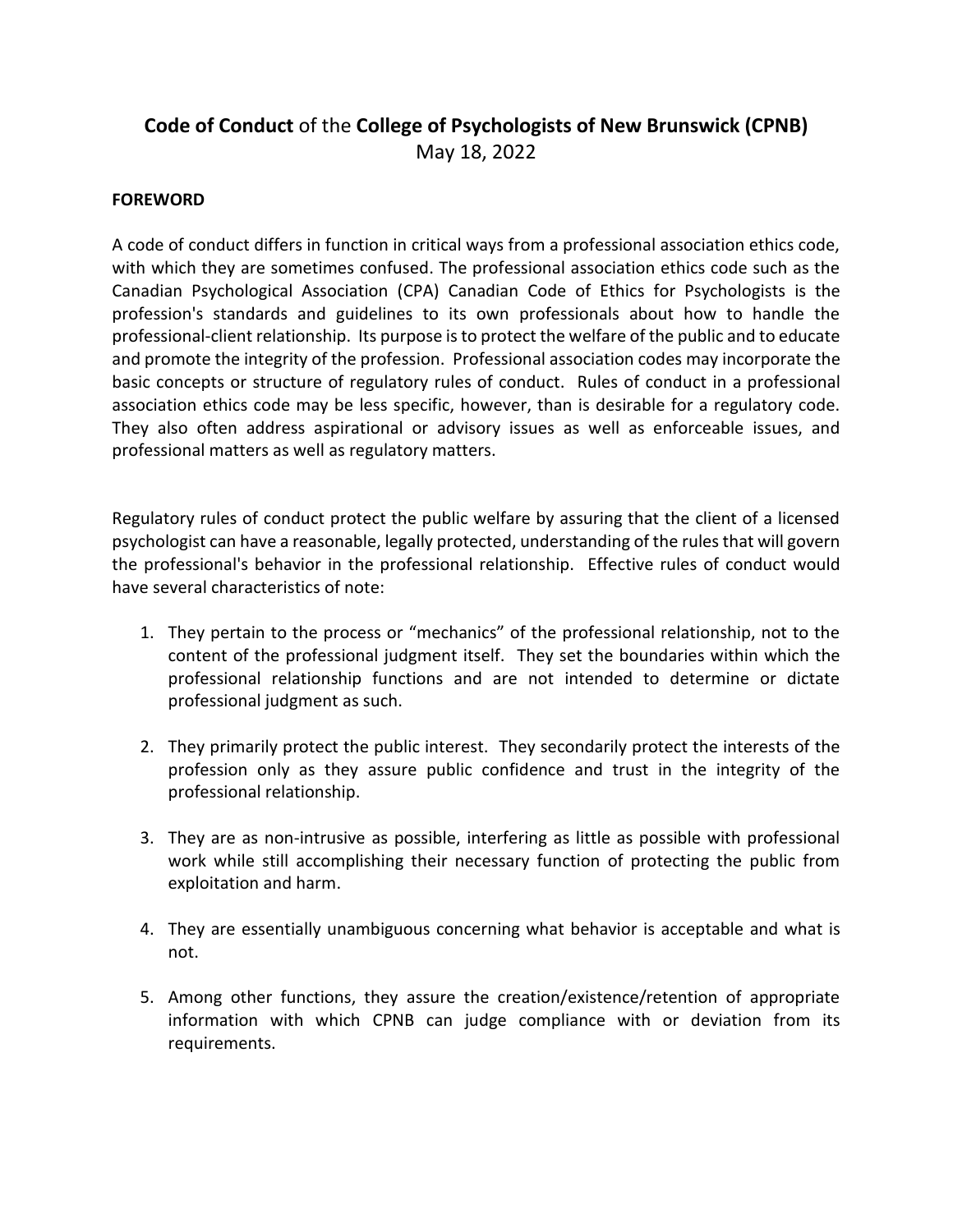- 6. They are intended to be sufficient unto themselves, without dependence for interpretation on additional explanatory materials.
- 7. They are non-optional and always pertain. They are nontrivial, to the extent that any violation is basis for formal disciplinary action, including loss of a member's license.

These concepts should be kept in mind while applying the rules contained in the present Code of Conduct.

## **Section I**. **Introduction**

I. 1. **Purpose.** The rules within this Code of Conduct constitute the standards against which the required professional conduct of a psychologist is measured.

I. 2. **Scope.** The psychologist shall be governed by this Code of Conduct whenever providing psychological services in any context. This Code shall not supersede federal or provincial legislation. This Code shall apply to the conduct of all members of CPNB.

I. 3. **Responsibility for own actions.** The psychologist shall be responsible for his/her own professional decisions and professional actions. This includes conduct unbecoming in the public or private domain.

I. 4. **Violations.** A violation of this Code of Conduct constitutes unprofessional conduct and is sufficient reason for corrective or any other disciplinary action such as denial of either original membership status or reinstatement of membership status with terms, conditions or limitations as determined by CPNB.

I. 5. **Aids to interpretation.** Ethics codes and practice guidelines for providers of psychological services promulgated by the Canadian Psychological Association and other relevant professional groups shall be used as an aid in resolving ambiguities which may arise in the interpretation of this Code of Conduct. This Code of Conduct shall prevail whenever any conflict exists between this Code and any professional association standard.

# **Section II Definitions**

II. 1. **Client.** "Client" means one who receives the professional services or advice of a psychologist. Clients typically include individuals, couples, families, groups or organizations. A colleague requesting advice from a psychologist is not necessarily considered a client. Psychologists may be asked for their professional opinion about someone who has not explicitly requested to be a client and has not given informed consent (such as in court-appointed assessments, or within a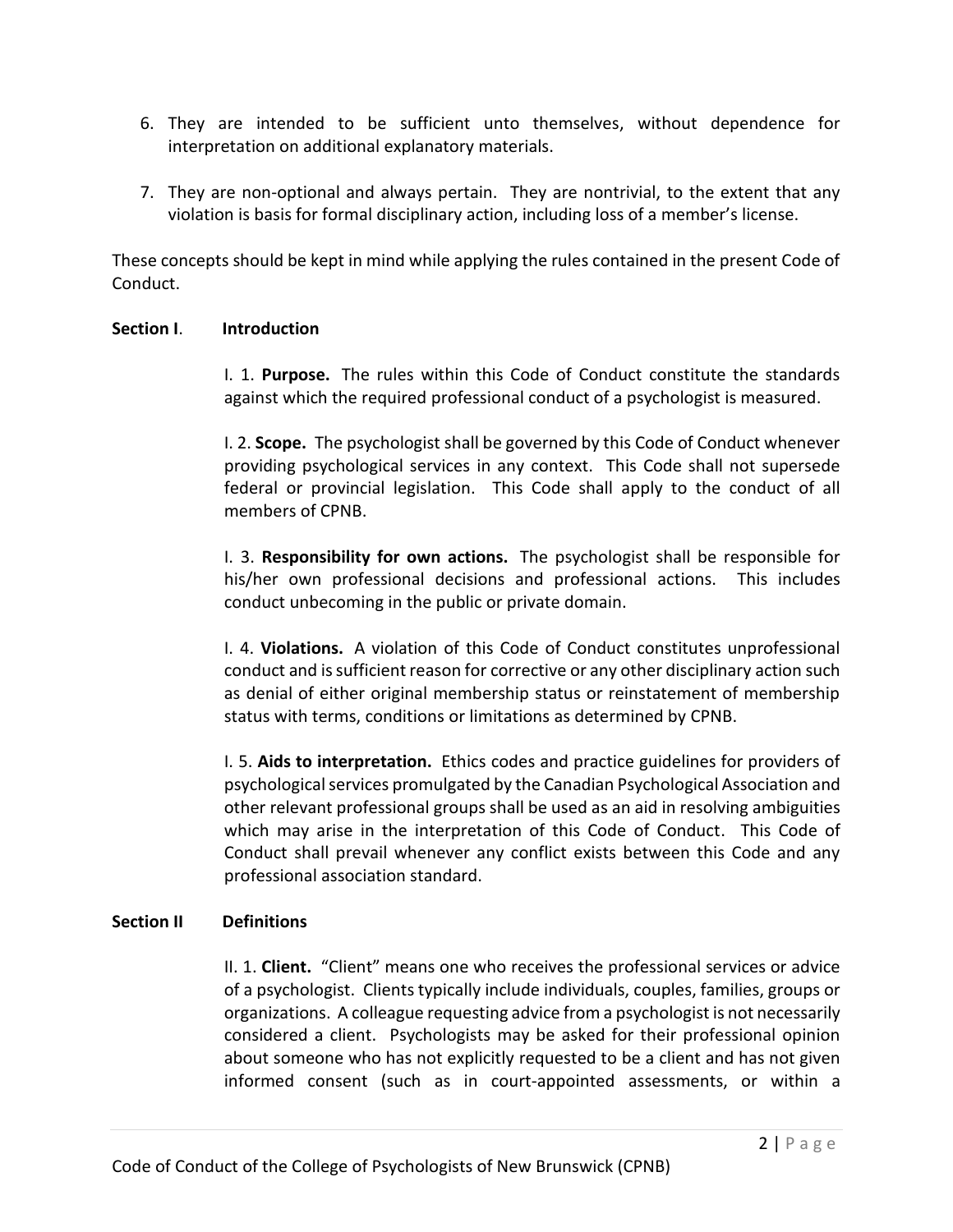correctional facility, etc.). In such situations, the person is considered a client and the psychologist must reasonably comply with the provisions of the Code, including but not limited to III.3.6. In the case of individuals with legal guardians, including minors and legally incompetent adults, the legal guardian shall be the client for decision-making purposes, except that the individual receiving services shall be the client for:

- a) Issues directly affecting the physical or emotional safety of the individual, such as sexual or other exploitive multiple relationships; and
- b) Issues specifically reserved to the individual and agreed to by the guardian prior to rendering of services, such as confidential communication in a therapy relationship.

II. 2. **Confidential information.** "Confidential information" means information revealed by a client or clients or otherwise obtained by a psychologist, where there is reasonable expectation that because of the relationship between the client(s) and the psychologist, or the circumstances under which the information was revealed or obtained, the information shall not be disclosed by the psychologist without the informed written consent of the client(s).

II. 3. **Court order.** "Court order" means the written or oral directive to a psychologist from a member of the judiciary of the Provincial Court, Court of Queen's Bench or Court of Appeal of New Brunswick. This also applies to requests from the CPNB Hearing Committee, its legal representative, and investigator, if applicable.

II. 4. **Licensed.** "Licensed" means licensed, certified, registered, or any other term when such term identifies a person whose professional behavior is subject to the CPNB Act, By-Laws and Rules.

II. 5. **Professional relationship.** "Professional relationship" means a mutually agreed upon relationship between a psychologist and a client for the purpose of the client obtaining the psychologist's professional expertise.

II. 6. **Professional service.** "Professional service" means all actions of the psychologist in the context of a professional relationship with a client.

II. 7. **Supervisee.** "Supervisee" means any person who provides or is in training to provide psychological services under the extended authority of the psychologist.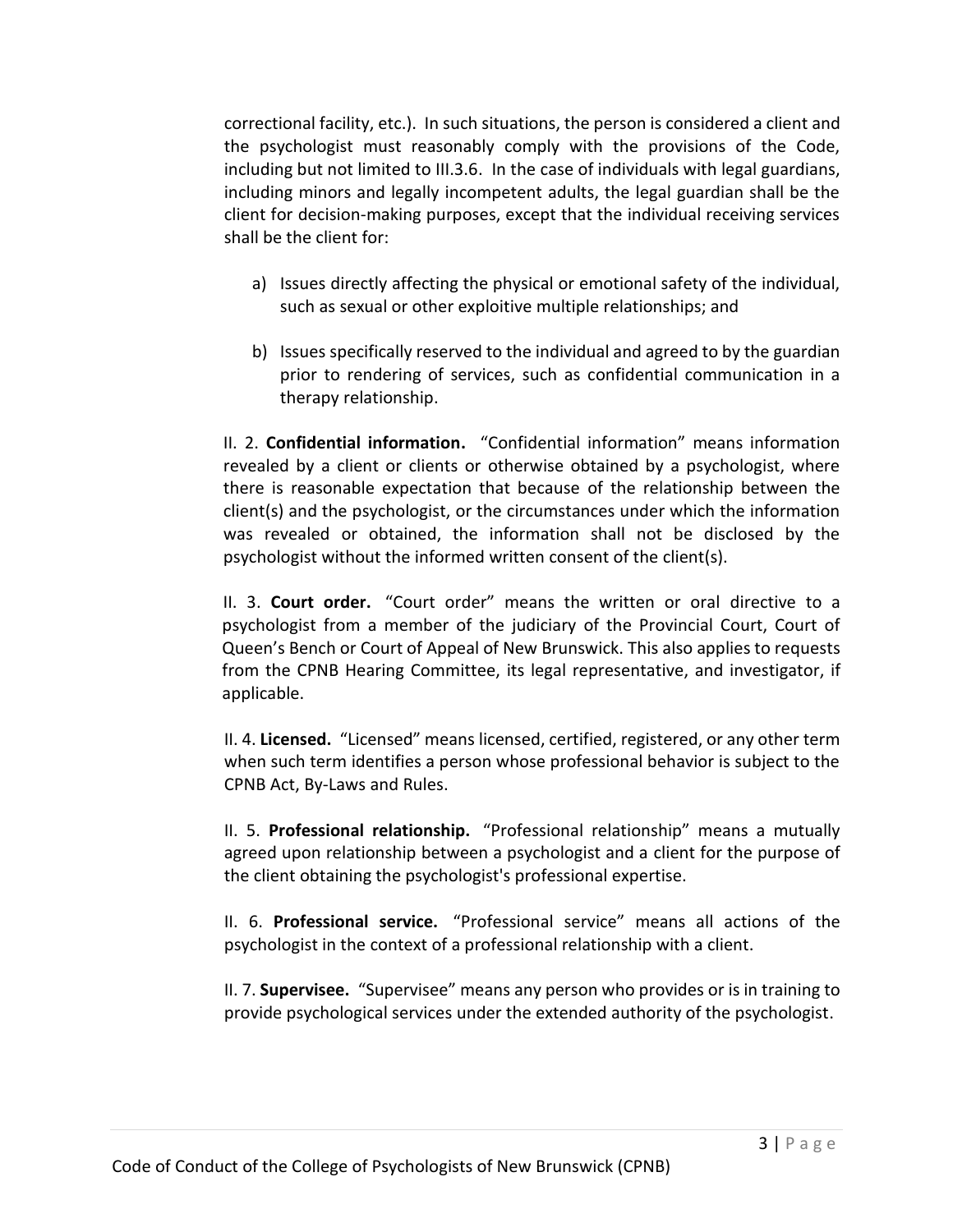## **Section III Rules of Conduct**

## III.1. Informed Consent

III.1.1. In general. Unless there is an emergency situation in which it would be contraindicated to do so, obtain free and informed consent from the client to receive psychological services, before the start of the service (and as soon as possible in the event of an emergency). In general, this would include:

- fees, if any;
- the nature of the services;
- mutual responsibilities;
- the participation, or not, of a team or of other collaborators;
- the limits to confidentiality,
- the likely risks and benefits of the services,
- the option to refuse or withdraw consent for the services at any time without incurring prejudice; and
- the procedure for withdrawing consent, if desired.

Whenever possible, consent is obtained in writing. If consent in writing cannot be obtained, the psychologist shall obtain verbal consent and shall document such consent.

III. 1.2. Consent for minors. In the case of informed consent from a minor, the age identified in the New Brunswick Medical Consent of Minors Act shall be deemed applicable to psychologists. When consent for psychological services is obtained from a minor, the psychologist shall also obtain consent from the minor before sharing confidential information, including their file, to their parents. If the minor is unable to provide consent himself/herself/themselves, the psychologist must obtain consent from the minor's parent(s) and/or guardian(s.) For a minor in joint custody, informed consent should be obtained, when possible, by both parents and/or guardians, unless otherwise specified in a legal custody agreement. If it is not possible to obtain consent from both parents, the psychologist should obtain written or verbal confirmation from the presenting parent stating that they are responsible for health-related decisions regarding their child and this should be noted in the file. For a minor whose parents have separated or divorced, or are in the process of doing so, the psychologist should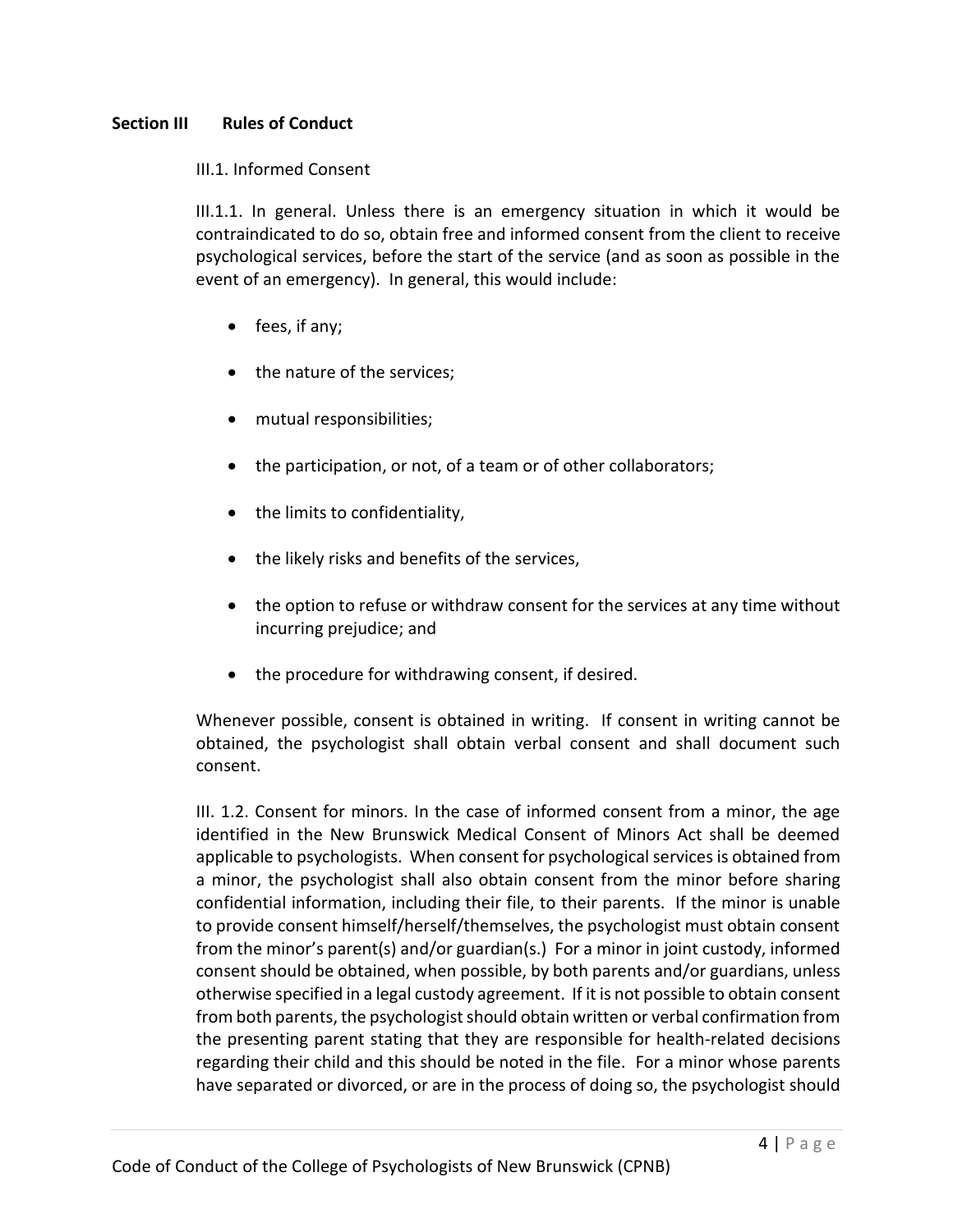determine whether a written parenting agreement or a court order is in place which alters the parents'' decision-making authority and should document the steps taken to do so in the file.

III. 2. Protecting confidentiality of clients

III. 2. 1. **In general.** The psychologist shall safeguard confidential information obtained in the course of practice, teaching, research, or other professional services. With the exceptions set forth below or in accordance with any federal or provincial legislation, the psychologist shall disclose confidential information to others only with the informed written consent of the client or documented oral consent if written consent is not possible.

III. 2. 2. **Disclosure without informed written consent.** The psychologist may disclose confidential information without the informed written consent of the client when the psychologist judges that disclosure is necessary to protect against a clear and substantial risk of imminent serious harm being inflicted by the client on the client or another person, or otherwise required by law. In such case, the psychologist shall limit disclosure of the otherwise confidential information to only those persons and only that content which would be consistent with the standards of the profession in addressing such problems.

III. 2. 3. **Services involving more than one interested party.** In a situation in which more than one party has an appropriate interest in the professional services rendered by the psychologist to a client, the psychologist shall, to the extent possible, clarify to all parties prior to rendering the services the dimensions of confidentiality and professional responsibility that shall pertain in the rendering of services. Such clarification is specifically indicated, among other circumstances, when the client is an organization.

III. 2. 4. **Multiple clients.** When service is rendered to more than one client during a joint session, for example to a family or a couple or a parent and child or a group, the psychologist shall at the beginning of the professional relationship clarify to all parties the manner in which confidentiality will be handled. All parties shall be given the opportunity to discuss and to accept whatever limitations to confidentiality adhere in the situation.

III. 2. 5. **Legally dependent clients.** At the beginning of a professional relationship, to the extent that the client can understand, the psychologist shall inform a client who is below the age of majority or who has a legal guardian, of the limit of confidentiality with respect to their communications with the psychologist.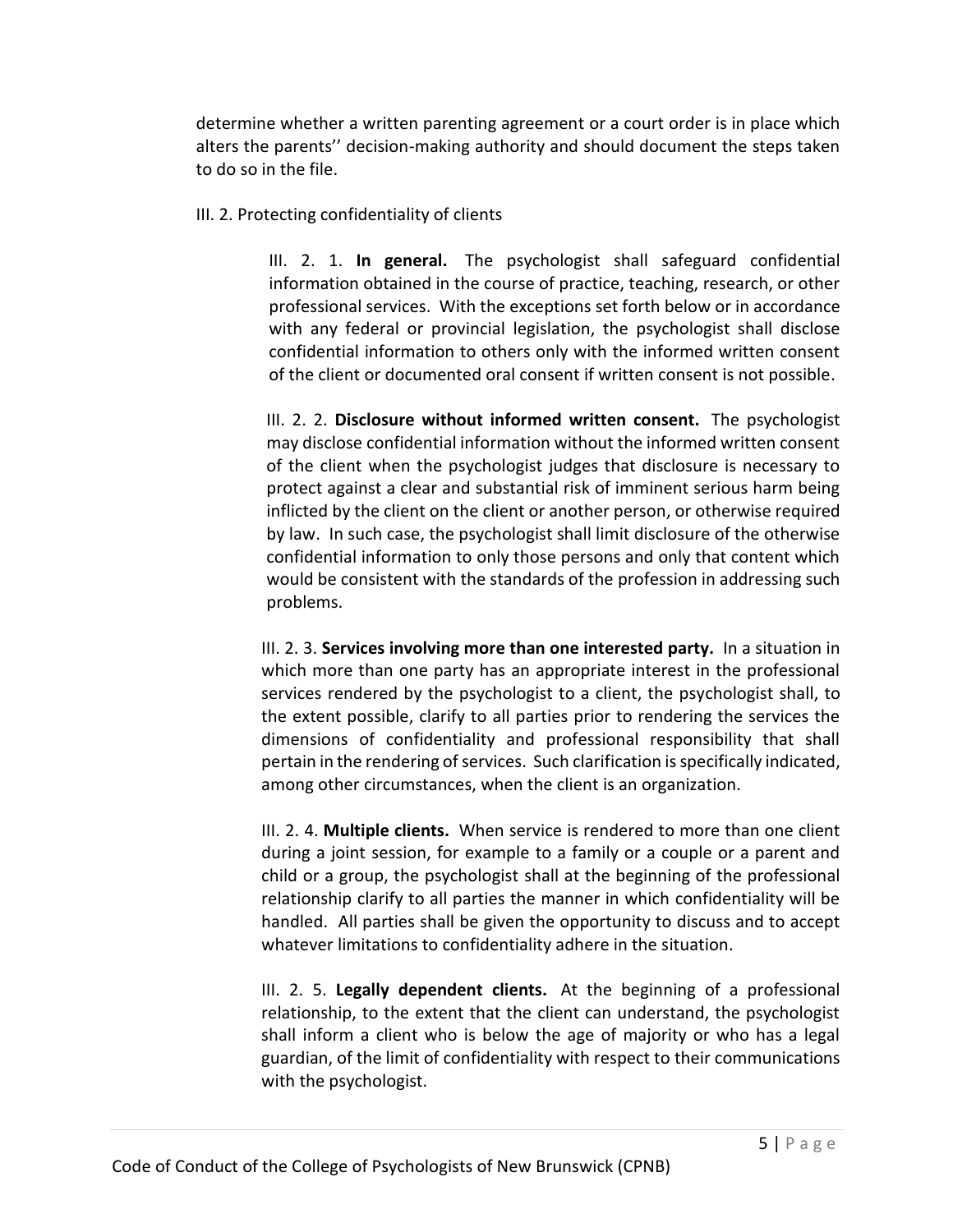III. 2. 6. **Limited access to client records.** The psychologist shall limit access to client records to preserve their confidentiality and shall assure that all persons working under the psychologist's authority comply with the requirements for confidentiality of client material.

III. 2. 7. **Release of confidential information.** The psychologist may release confidential information upon court order, as defined in Section II of this Code, or to conform to appropriate federal or provincial law or regulation.

III. 2. 8. **Reporting of abuse of children and vulnerable adults.** The psychologist shall be familiar with any relevant provincial laws concerning the reporting of suspected negligence, mistreatment and abuse of children, youth and vulnerable adults and shall comply with such laws.

III. 2. 9. **Discussion of client information among professionals.** When rendering professional services as part of a team or when interacting with other appropriate professionals concerning the welfare of the client, the psychologist may share confidential information about the client provided the psychologist takes reasonable steps to assure that all persons receiving the information are informed about the confidential nature of the information and abide by the rules of confidentiality. During such consultation, every effort will be made to avoid the sharing of information that could enable the identification of the client; the sharing of information that would enable the identification requires informed consent from the client. When possible, this consent should be in writing.

III. 2. 10. **Disguising confidential information.** When case reports or other confidential information is used as the basis of teaching, research, or other published reports, the psychologist shall exercise reasonable care to ensure that the reported material is appropriately disguised to prevent client identification.

III. 2. 11. **Observation and electronic recording.** The psychologist shall ensure that observation or electronic recording of a client occur only with the informed written consent of the client.

III. 2. 12. **Confidentiality after termination of professional relationship.** The psychologist shall continue to treat information regarding a client as confidential after the professional relationship between the psychologist and the client has ceased.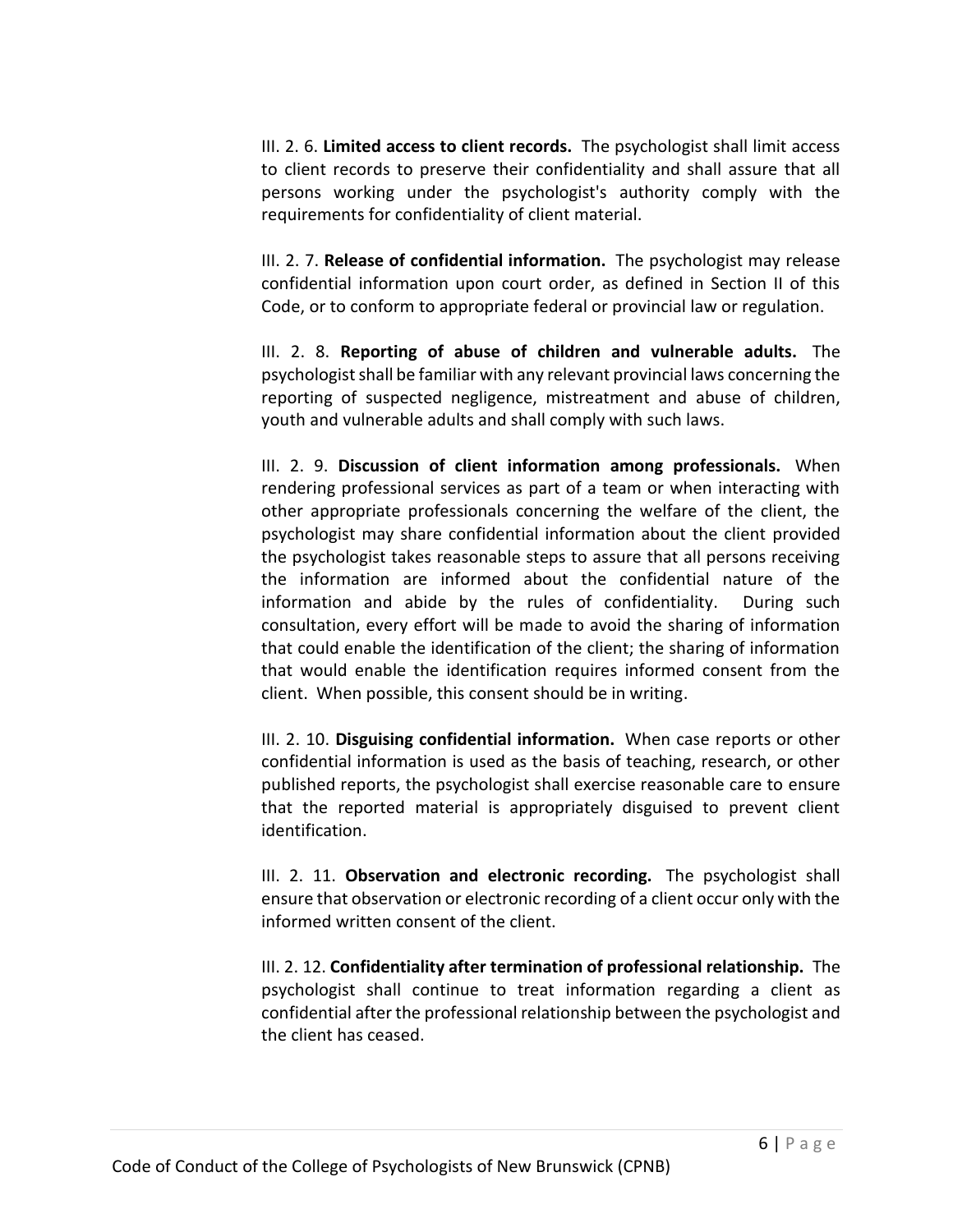### **III. 3. Competence**

III. 3. 1. **Limits on practice.** The psychologist shall limit practice and supervision to the areas of competence in empirically-based psychological practices and professional knowledge in which proficiency has been gained through education, training and supervision.

III. 3. 2. **Maintaining competency.** The psychologist shall maintain current competency in the areas in which he/she/they practices, through continuing education (as outlined in the CPNB Rule No. 2 - Continuing Education), consultation, and/or other procedures, in accordance with current standards of practice.

III. 3. 3. **Accurate representation.** When and where appropriate, the psychologist shall accurately represent their areas of competence, education, supervision, experience and professional affiliations to CPNB, the public, and colleagues.

III. 3. 4. **Adding new services and techniques**. The psychologist, when developing competency in a service or technique that is either new to the psychologist or new to the profession, shall engage in ongoing consultation with other psychologists or relevant professionals and shall seek appropriate education and training in the new area. The psychologist shall inform clients of the innovative nature and the known risks associated with the services, so that the client can exercise freedom of choice concerning such services.

III. 3. 5. **Referral.** Following the client's informed consent, the psychologist shall make or recommend a referral to other professional, technical or administrative resources when such a referral is clearly in the best interests of the client.

III. 3. 6. **Sufficient professional information.** The psychologist rendering a formal professional opinion about a person shall not do so without substantial knowledge or a formal assessment of that person. Psychological consultants hired by third party payers shall not render a professional opinion about a client or treatment without discussion with the treating clinician and/or contact with the client, unless the client had given informed consent to that effect, with the third-party organization or with the treating clinician, at the outset of services.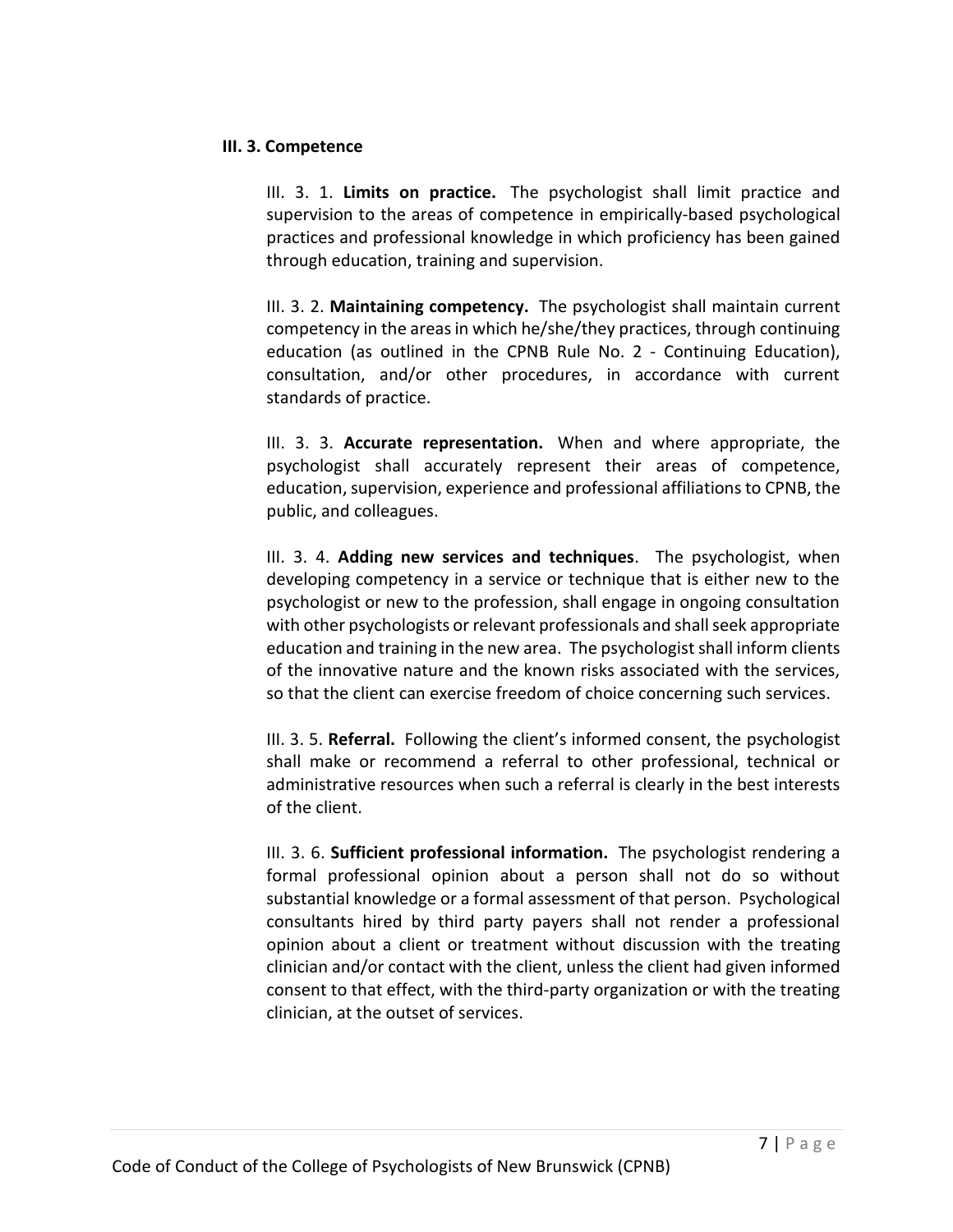## III. 3. 7. **Content and maintenance of records.**

- 1) The psychologist rendering professional services to a client, including services billed to a third-party payer, shall maintain professional records that include:
	- a) the name of the client and other identifying information;
	- b) the presenting problem(s), purpose or diagnosis;
	- c) the fee arrangement;
	- d) the date and substance of each billed or service-count contractor service;
	- e) any test results or other evaluative results obtained and any basic test data from which they were derived;
	- f) notation and results of formal consults with other providers;
	- g) a copy of all reports or other written documentation prepared as part of the professional relationship;
	- h) any clinical documentation pertaining to the client's consent as well as any other releases executed by the client; and
	- i) a copy of all written communication concerning the professional relationship (for example, email exchanges, letters, sent or received faxes).
- 2) It is important to note that psychologists are "custodians" pursuant to the Personal Health Information Privacy and Access Act; and, as such, they must comply with this Act (including subsection 55(1)) and keep up to date on any amendments to it or to its Regulations. Given that there is no specific retention period applicable to the client records of psychologists and in the interest of balancing the need to retain client records for as long as they are required (e.g., for defending against claims for negligence or a complaint to CPNB) and balancing the need to ensure that personal health information is kept no longer than necessary, CPNB recommends that psychologists should, at minimum: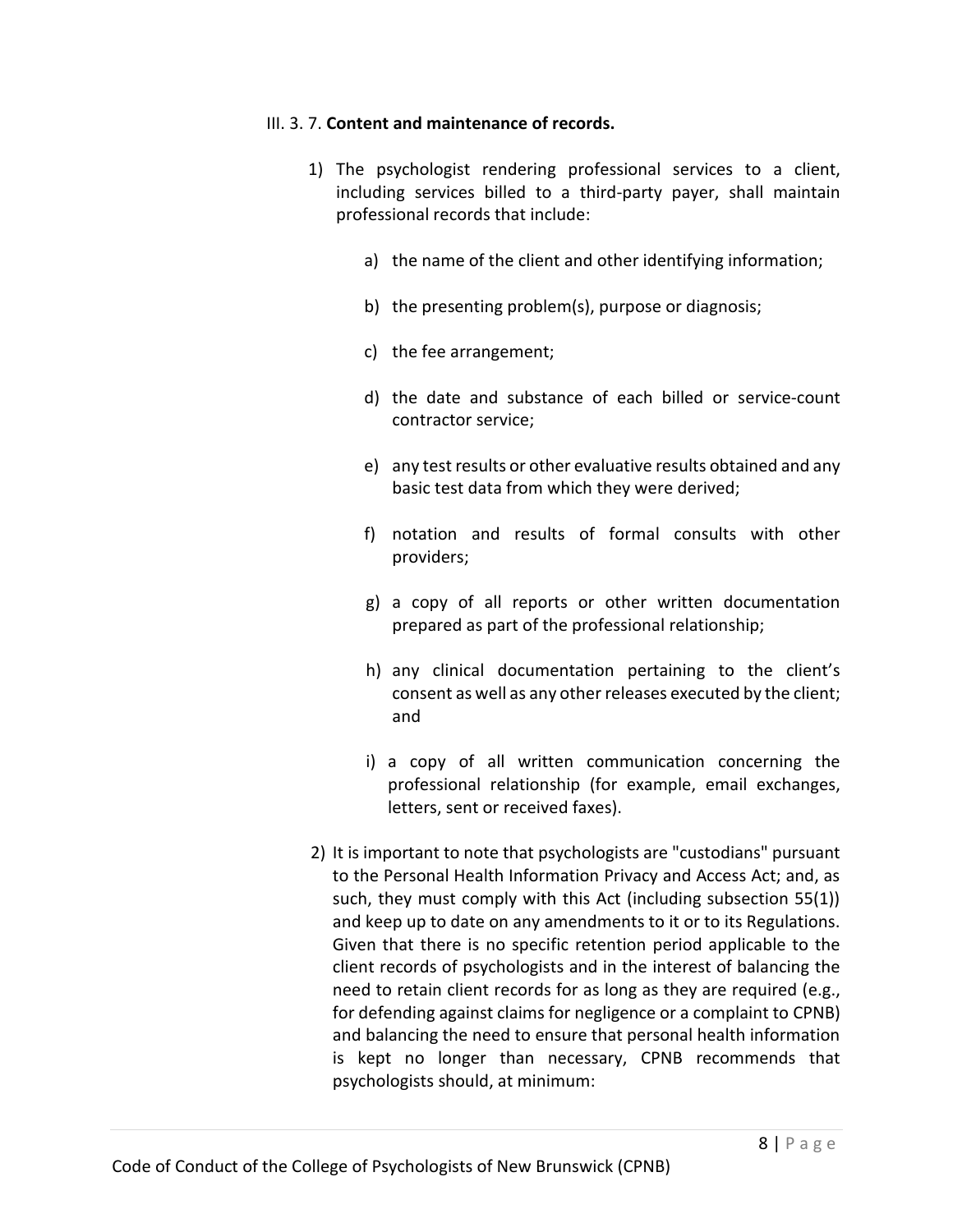- a) retain all current client records for the purposes of treating the client for as long as the person is a client;
- b) once a person is no longer a client, the client record should be closed and stored safely for a minimum period of:
	- (i) fifteen years following the last date that service was rendered;
	- (ii) if the client was less than the age of majority at the time of their last date of service rendered, fifteen years from the day the client became or would have become the age of majority; or
	- (iii) for a longer period if required by law.
- c) maintain a bring-forward system to maintain a record of when patient records may be permanently destroyed;
- d) at the end of the fifteen years, psychologists should review the client record to determine if the record should be maintained considering, but not limited to:
	- (i) does the record contain information that may be relevant to a sexual abuse allegation?
	- (ii) does the record contain information that may serve to document allegations of abuse, negligence or mistreatment of a child, youth or vulnerable adult?
- e) if the psychologist determines that it is appropriate after fifteen years to permanently destroy the patient record, the psychologist must create a record containing the name of the individual whose personal health information is destroyed, a summary of the contents of the record, the time period to which the information relates, the method of destruction and the name of the person responsible for supervising the secure destruction.
- 3) The psychologist shall store and dispose of written, electronic and other records in such a manner as to insure their confidentiality. The psychologist shall maintain the confidentiality of all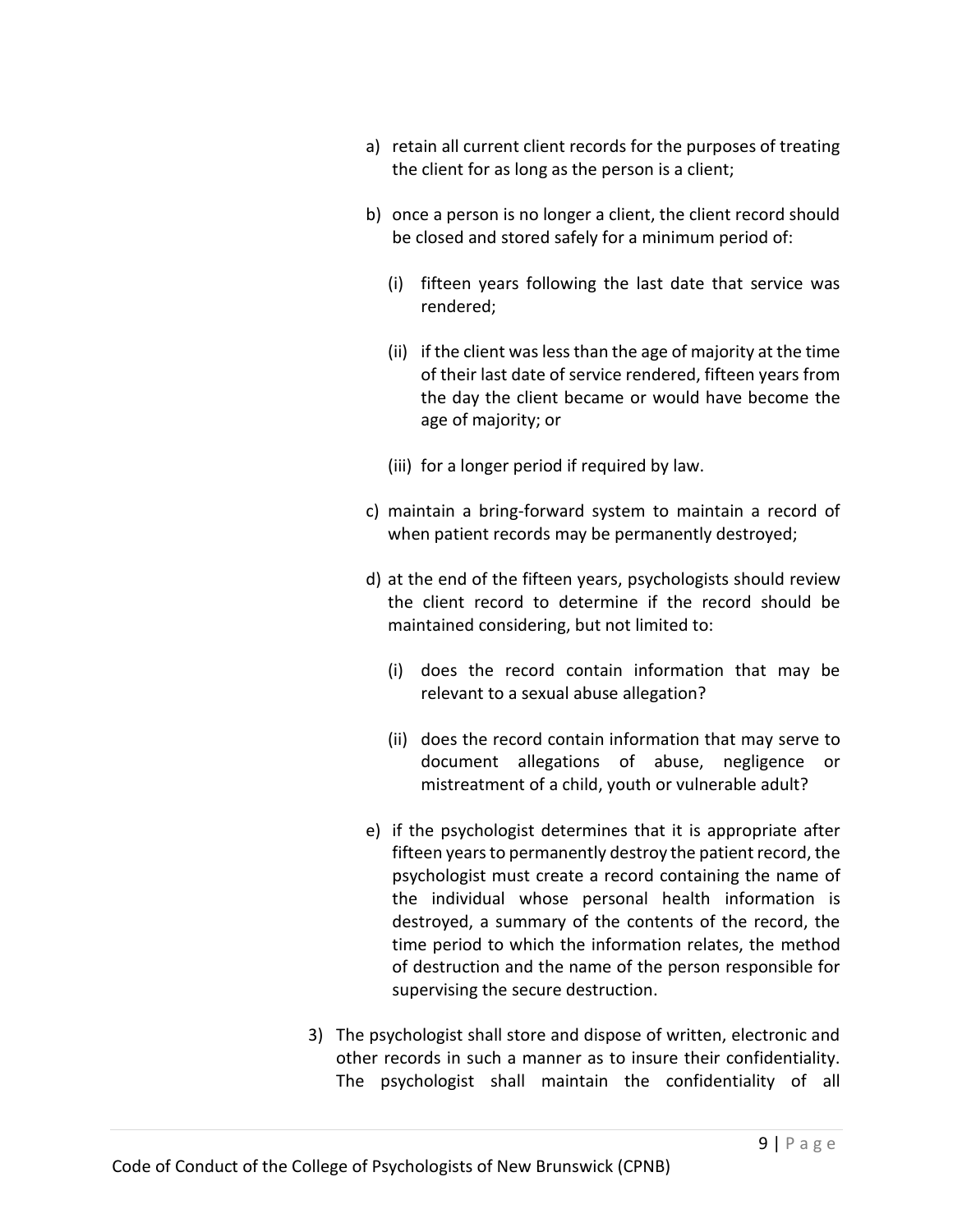psychological records in the psychologist's possession or under the psychologist's control except as otherwise provided by law or pursuant to written or signed authorization of a client specifically requesting or authorizing release or disclosure of the client's psychological records.

4) For each person professionally supervised, the psychologist shall maintain for a period of not less than five years after the last date of supervision a record that shall include, among other information, the type, place, and general content of the supervision.

# **III. 4. Protection of test security**

III.4.1. The psychologist shall protect the security of tests and respect test copyright. Upon request by a client, legal guardian or agent of a client and with proper authorization, a member shall provide, within a reasonable time, the original or raw data of a psychological assessment to a Registered/Licensed/Chartered Psychologist in this or another jurisdiction, except in situations where to do so would violate applicable laws or statutes (e.g., The Personal Health Information Privacy and Access Act).

III.4.2 Test material, such as test questions and stimuli, manuals and protocols should not be released unless expressly ordered by a court. In this case, efforts shall be made to transfer the requested documents to a qualified professional.

## **III. 5. Continuity of care**

- III. 5. 1. The psychologist shall make arrangements for another appropriate professional or professionals to deal with emergency needs of their clients, as appropriate, during periods of their foreseeable absences from professional availability.
- III. 5. 2. The psychologist who plans to or ceases to provide psychological services shall:
	- a) take ongoing responsibility for the maintenance and security of client records or make arrangements, preferably with another member, for the security and maintenance of client records;
	- b) ensure that former clients have access to the client record for the prescribed retention period; and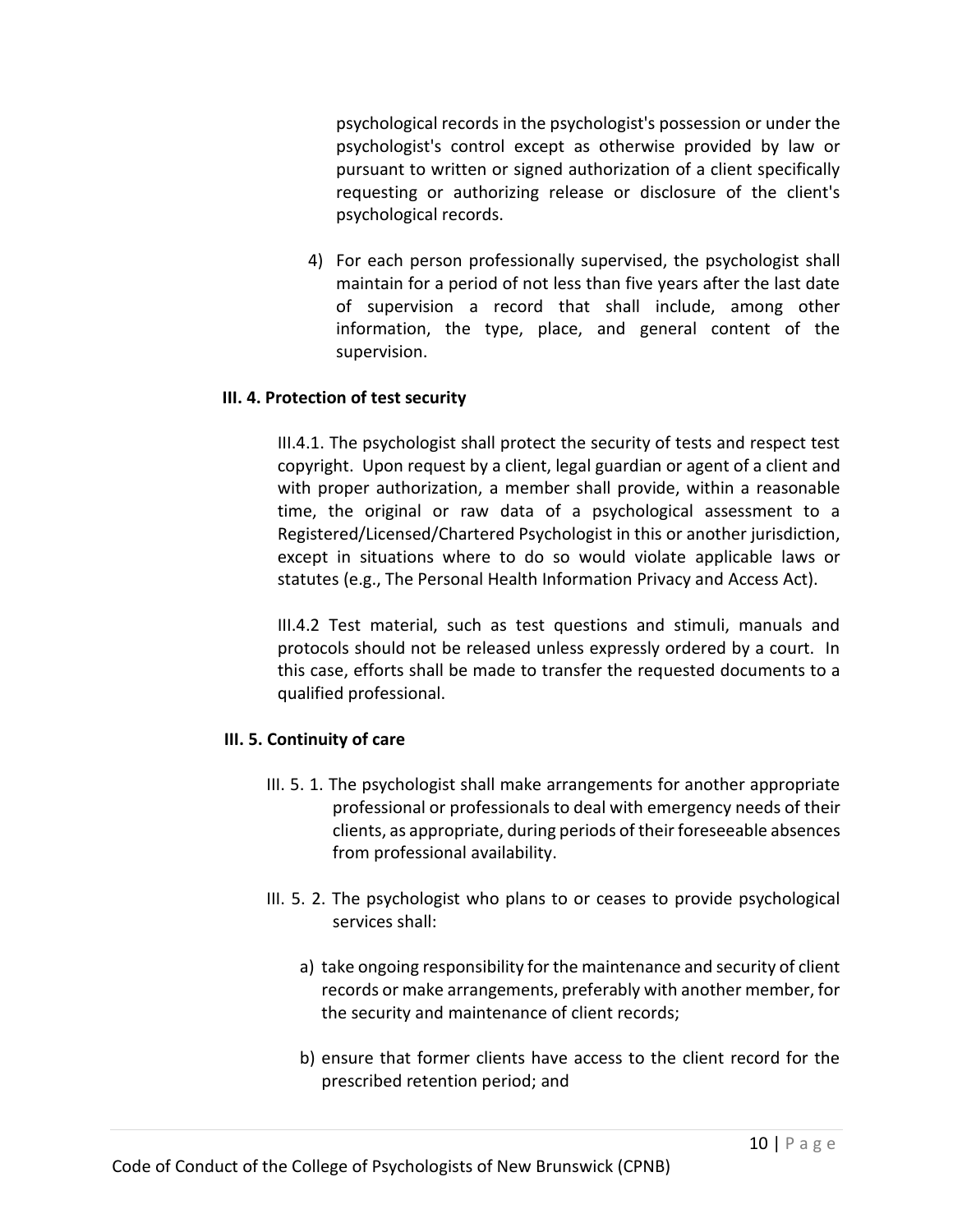c) inform CPNB of these arrangements prior to ceasing to provide psychological services or at the earliest reasonable opportunity.

## **III. 6. Providing supervision**

The psychologist shall exercise appropriate supervision over supervisees, as set forth in the CPNB Rules under Licensing Requirements Rule No. 1.04 Supervised Experience Requirements.

# **III. 7. Delegating professional responsibility**

The psychologist shall not delegate professional responsibilities to a person not appropriately credentialed or otherwise appropriately qualified to provide such services. In determining whether a person is appropriately credentialed or otherwise qualified, factors to consider include but are not limited to supervision, education, experience, formal and informal training. Upon delegating, the professional responsibility of the service delivery ultimately belongs to the psychologist.

# **III. 8. Multiple Relationships**

III. 8. 1. **Definition of multiple relationships.** The psychologist recognizes that multiple relationships may occur because of the psychologist's present or previous familial, social, emotional, financial, supervisory, political, administrative or legal relationship with the client or a relevant person associated with or related to the client. The psychologist takes reasonable steps to ensure that if such a multiple relationship occurs, it is not exploitative of the client or a relevant person associated with or related to the client.

# III. 8. 2 **Prohibited multiple relationships.**

- a) A multiple relationship that is exploitative of the client or a relevant person associated with or related to the client is prohibited. The psychologist takes all reasonable steps to ensure that any multiple relationships do not impair the psychologist's professional judgment or objectivity or result in a conflict of interest with the client or a relevant person associated with or related to the client.
- b) Multiple relationships that would not reasonably be expected to impair the psychologist's judgment or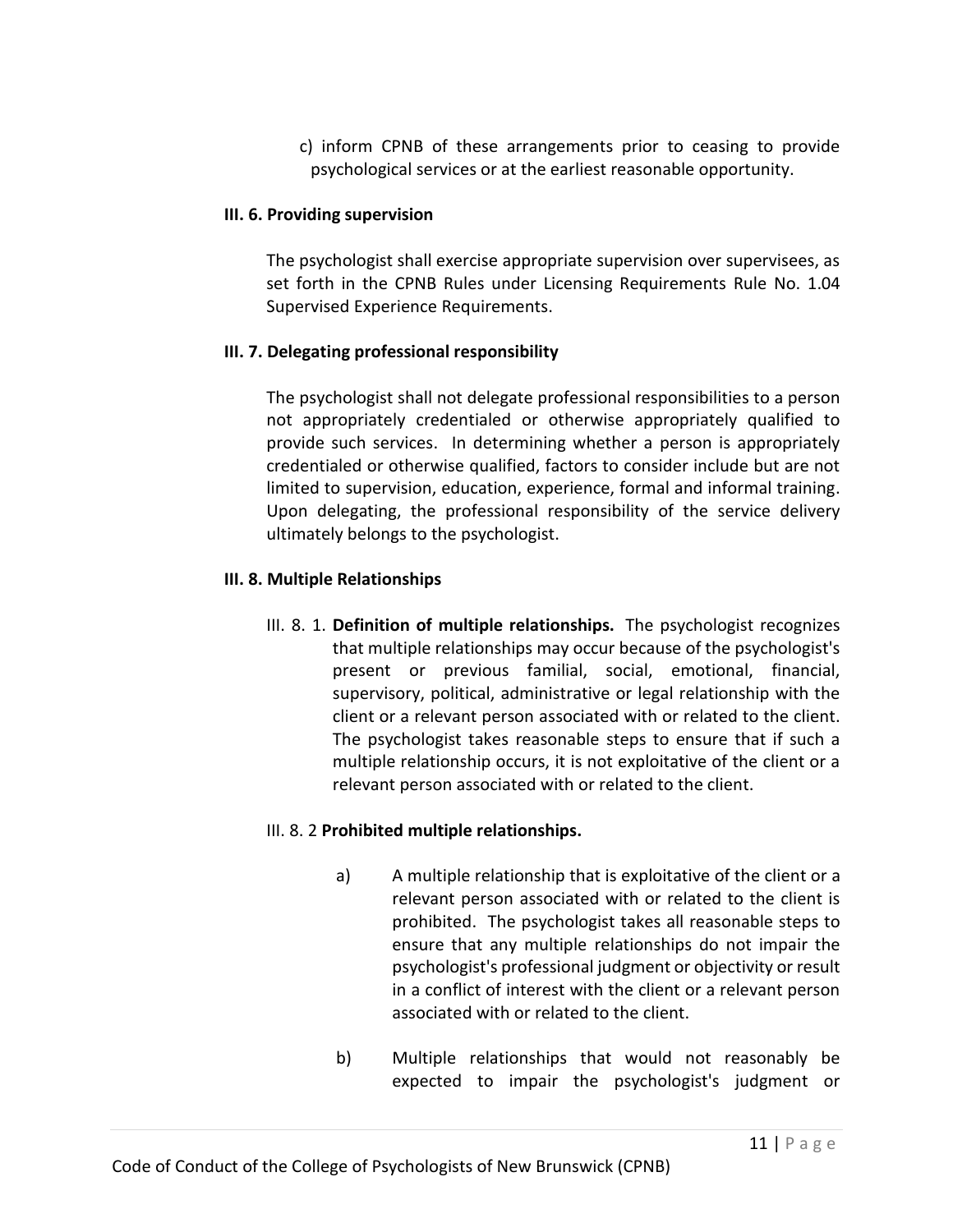objectivity or risk harm to the client or relevant person associated with or related to the client are not expressly prohibited

## **III. 9. Romantic or sexual relationships**

III. 9. 1. The psychologist does not engage in romantic or sexual relationships with current clients.

III. 9. 2. The psychologist does not engage in romantic or sexual relationships with individuals they know to be close relatives, guardians, or significant others of current clients.

III. 9. 3. The psychologist does not terminate the professional relationship to circumvent this standard.

III. 9. 4. The psychologist does not accept as therapy clients persons with whom they have engaged in a romantic or sexual relationship.

III. 9. 5. The psychologist does not engage in a romantic or sexual relationship with former clients to whom the psychologist has at any time within the previous 24 months provided a psychological service including but not limited to performing an assessment or rendering counseling, psychotherapeutic, or other professional psychological services for the evaluation, treatment or amelioration of emotional distress or behavioral inadequacy.

III. 9. 6. The prohibitions set out in subparagraph 5 shall not be limited to the 24-month period but shall extend indefinitely if the client is proven to be clearly vulnerable, by any reason, to exploitative influence by the psychologist.

# **III. 10. Impairment**

**Impaired psychologist.** The psychologist shall not undertake or continue a professional relationship with a client when the psychologist is, or could reasonably be expected by CPNB to be impaired due to mental, emotional, physiologic, pharmacologic or substance abuse conditions. If such a condition develops after a professional relationship has been initiated, the psychologist or other designated professional shall terminate the relationship in an appropriate manner, shall notify the client in writing of the termination, and shall assist the client in obtaining services from another professional.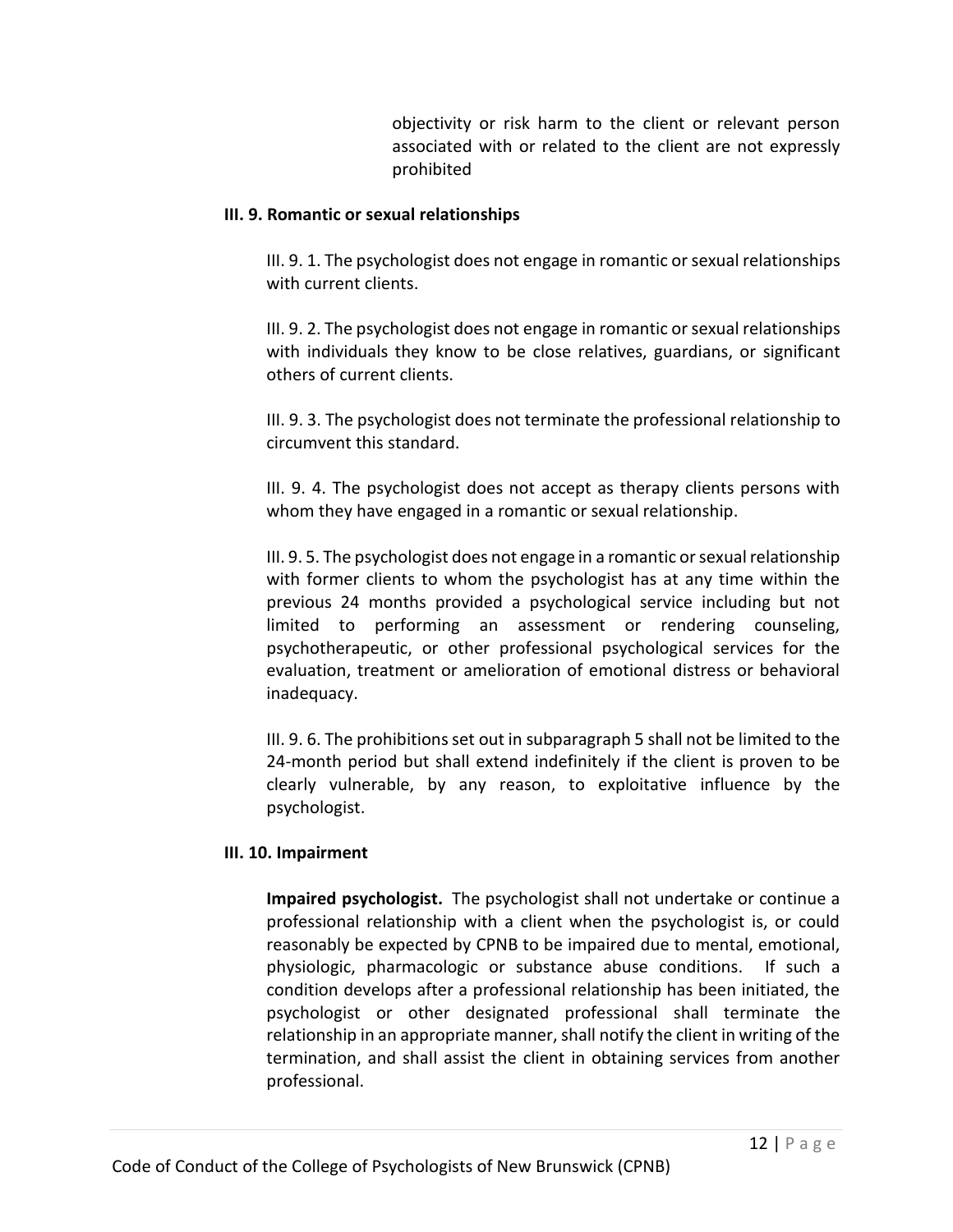## **III. 11. Client Welfare**

III. 11. 1. **Selecting appropriate intervention.** The psychologist shall choose the appropriate intervention for the client based on the client's history, cognitive abilities, vulnerabilities, presenting problem and cultural background, in order to minimize risk and maximize benefits.

III. 11. 2. **Termination of services.** Whenever professional services are terminated, if feasible, the psychologist shall offer to help locate alternative sources of professional services or assistance when indicated. The psychologist shall terminate a professional relationship when it is reasonably clear that the client is not benefiting from the relationship, and, if feasible, shall prepare the client appropriately for such termination. The psychologist may terminate a professional relationship when threatened or otherwise endangered by the client or another relevant person associated with or related to the client.

III. 11. 3. **Stereotyping/prejudicial/discriminatory.** The psychologist shall not impose on the client any stereotypes, prejudicial or discriminatory behaviors, values or roles related to age, gender, religion, race, disability, nationality, sexual orientation or diagnosis which would interfere with the objective provision of psychological services to the client. Psychologists shall hold themselves to a standard where they exude cultural safety and cultural sensitivity in all the work that they do.

III. 11. 4. **Solicitation of business by clients.** The psychologist providing services to an individual client shall not induce that client to solicit business on behalf of the psychologist.

III. 11. 5. **Referrals on request.** The psychologist providing services to a client shall, if feasible, make an appropriate referral of the client to another professional when requested to do so by the client.

III. 11. 6. **Harassment.** The psychologist does not engage in any verbal or physical behavior with clients which is seductive, demeaning or harassing.

III. 11. 7. **Truth and reconciliation.** The psychologist shall take reasonable steps to familiarize themselves with the current and historical injustices suffered by indigenous peoples on behalf of Canada and the field of psychology prior to providing services to ensure all professional activities are performed in a culturally competent manner. This includes recognizing and respecting indigenous ways of knowing and traditional approaches to healing and wellness.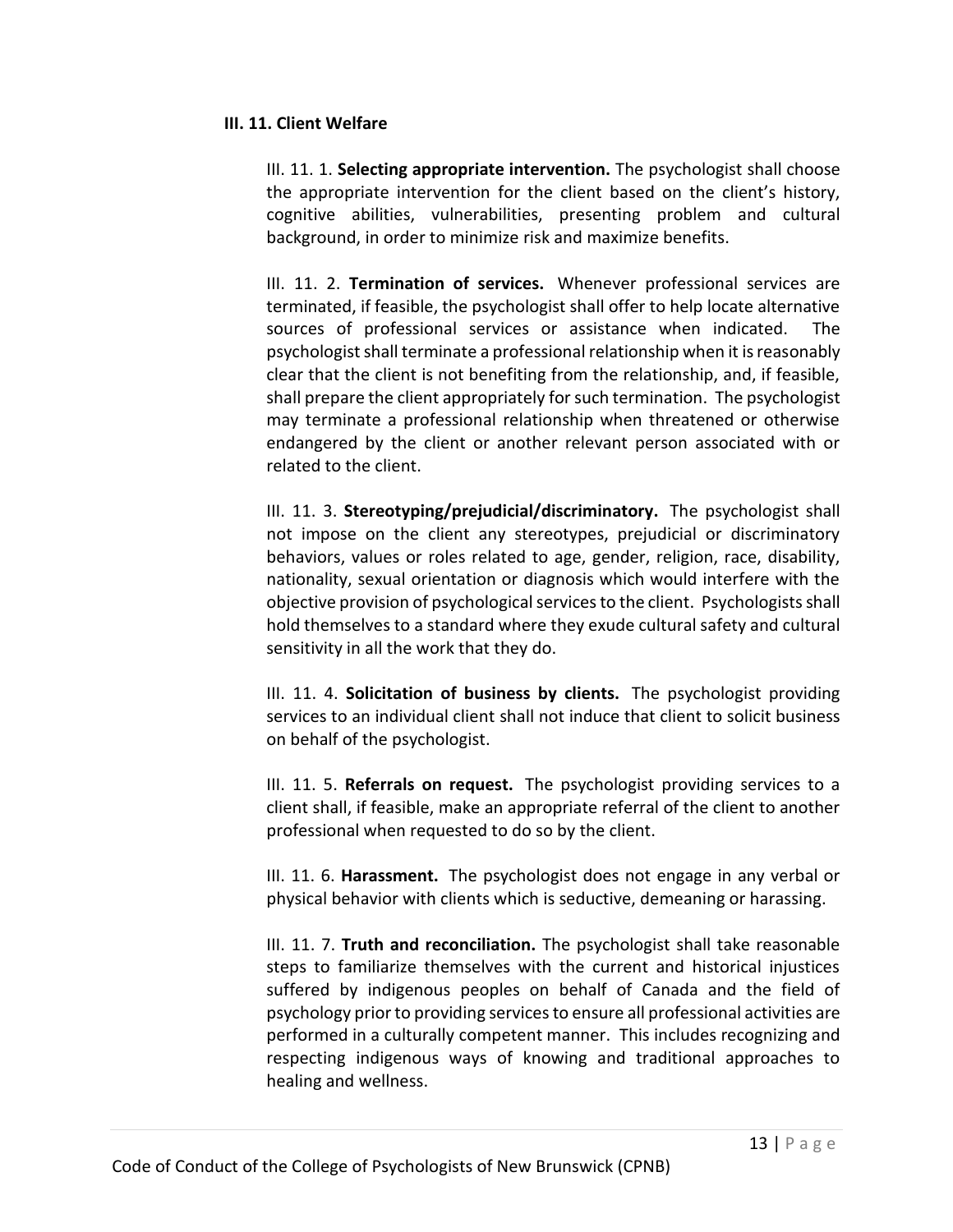### **III. 12. Welfare of supervisees, research participants and students**

III. 12. 1. **Welfare of supervisees.** The psychologist shall not engage in any verbal or physical behavior with their supervisees which is seductive, demeaning or harassing or exploiting of a supervisee in any way, be it sexually, financially or otherwise.

III. 12. 2. **Welfare of research participants.** The psychologist shall respect the dignity and protect the welfare of their research participants and shall comply with all relevant legislation and administrative rules concerning treatment of research participants.

III. 12. 3. **Welfare of students.** The psychologist shall not engage in any verbal or physical behavior with their students which is seductive, demeaning or harassing or exploiting of a student in any way, be it sexually, financially or otherwise.

## **III. 13. Representation of services**

III. 13. 1. **Display of license.** The psychologist shall display their current CPNB license to practice psychology on the premises of their professional office or have in their possession their valid CPNB membership card.

III. 13. 2. **Misrepresentation of qualifications**. The psychologist shall not misrepresent directly or by implication their professional qualifications such as education, experience or areas of competence.

III. 13. 3. **Misrepresentation of affiliations.** The psychologist shall not misrepresent directly or by implication their affiliations, or the purposes or characteristics of institutions and organizations with which the psychologist is associated.

III. 13. 4. **False or misleading information.** The psychologist shall not include false or misleading information in public statements concerning professional services offered.

III. 13. 5. **Misrepresentation of services or products.** The psychologist shall not associate with or permit their name to be used in connection with any services or products in such a way as to misrepresent (a) the services or products, (b) the degree of their responsibility for the services or products, or (c) the nature of their association with the services or products.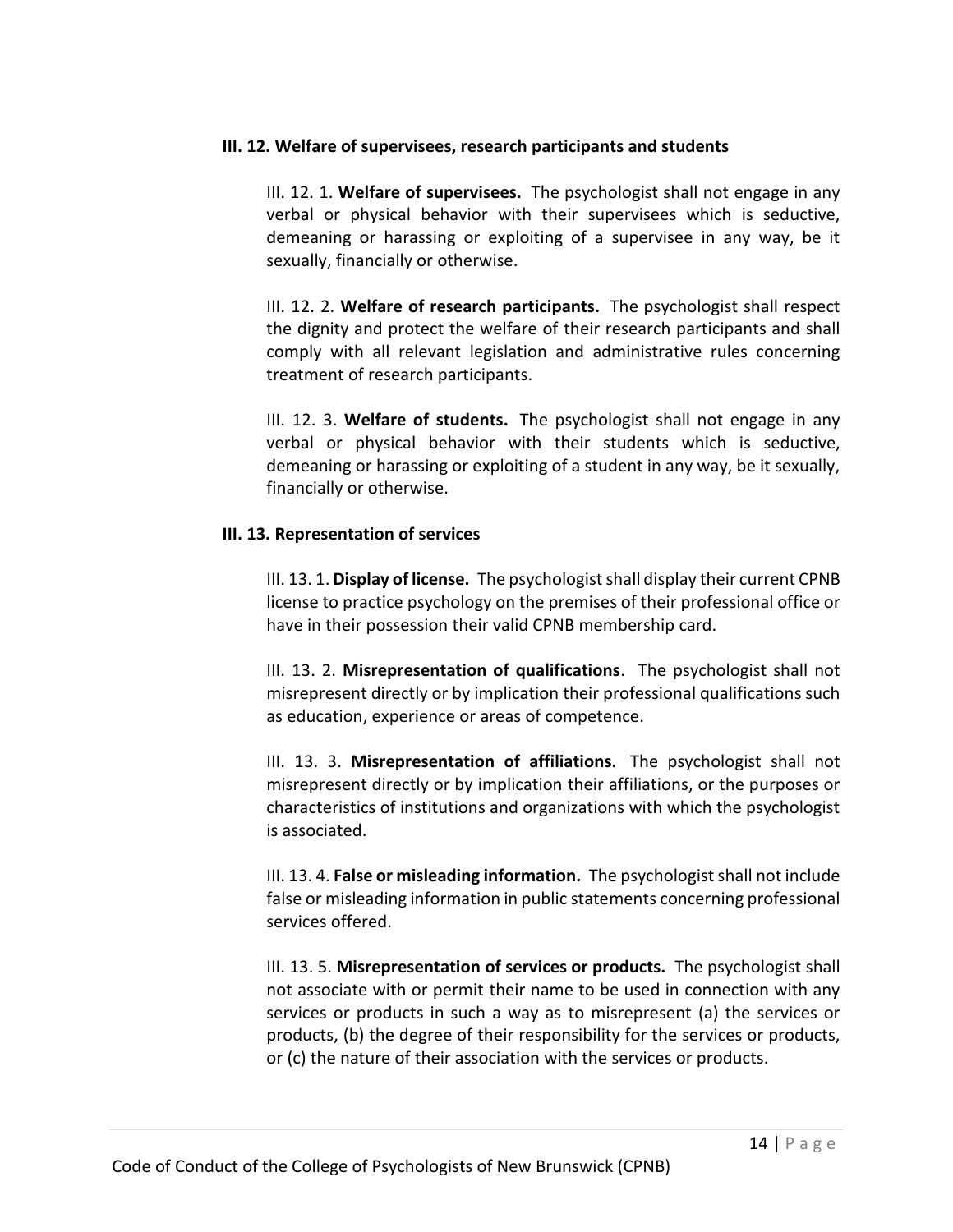III. 13. 6. **Correction of misrepresentation by others.** In as much as possible, the psychologist shall correct others who misrepresent the psychologist's professional qualifications or affiliations.

## **III. 14. Fees and Statements**

III. 14. 1. **Disclosure of cost of services.** The psychologist shall not mislead or withhold from a client, prospective client, or third-party payer, information about the cost of their professional services.

III. 14. 2. **Reasonableness of fee.** The psychologist shall not exploit the client or responsible payer by charging a fee that is excessive for the services performed or by entering into an exploitive bartering arrangement in lieu of a fee.

III. 14. 3. **Fee collection.** Prior to using a collection agency or legal option to collect fees, the psychologist informs the client of this intent and provides an opportunity for payment to be made. If a collection agency or legal option is used, the psychologist shall provide a minimum of information necessary for the collection of fees (such as amount, name and address only).

# **III. 15. Assessment Procedures**

III. 15. 1. **Confidential information.** The psychologist shall treat an assessment result or interpretation regarding an individual as confidential information.

III. 15. 2. **Communication of results.** The psychologist shall accompany communication of assessment procedure and results to the client, parents, legal guardians or other agents of the client by adequate interpretative aids or explanations.

III. 15. 3. **Reservations concerning results.** The psychologist shall include in their report of the results of a formal assessment procedure any relevant reservations or qualifications which would reasonably affect the validity, reliability or other interpretation of results.

III. 15. 4. **Protection of integrity of assessment procedures.** The psychologist shall not reproduce or describe in popular publications, lectures or public presentations psychological tests or other assessment devices in ways that might invalidate them.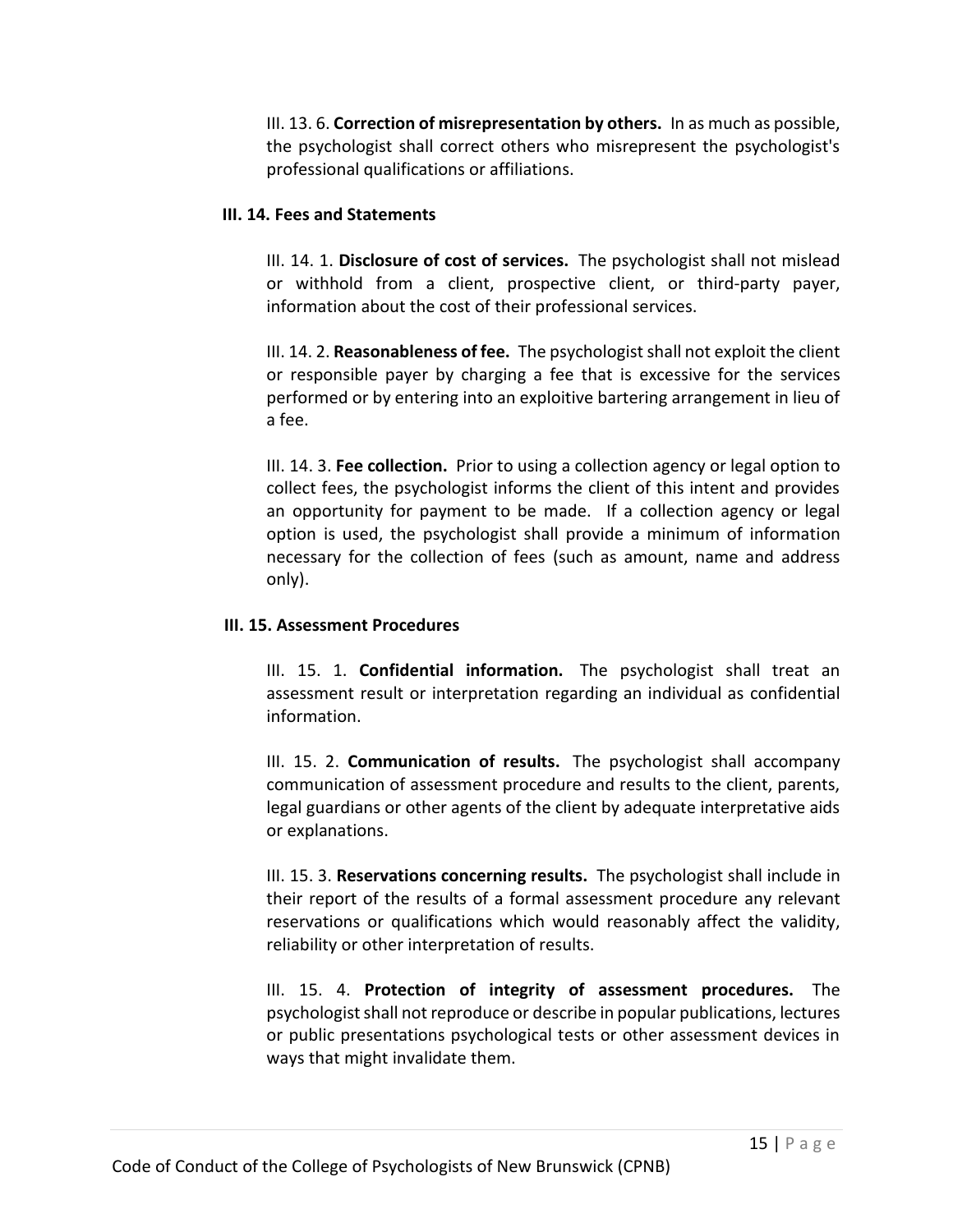III. 15. 5. **Information for professional users.** The psychologist offering an assessment procedure or automated interpretation service to other professionals shall accompany this offering by a manual or other printed material which fully describes the development of the assessment procedure or service, the rationale, evidence of validity and reliability, and characteristics of the normative population. The psychologist shall explicitly state the purpose and application for which the procedure is recommended and identify special qualifications required to administer and interpret it properly. The psychologist shall ensure that the advertisements for the assessment procedure or interpretive service are factual and descriptive.

#### **III. 16. Violations of Law**

III. 16. 1. **Violation of applicable legislation, laws, bylaws or regulations.** The psychologist shall not violate any applicable legislation, laws or bylaws regulating the practice of psychology.

III. 16. 2. **Use of fraud, misrepresentation, or deception.** The psychologist shall not use fraud, misrepresentation, or deception in obtaining a psychology license, in passing a psychology licensing examination, in assisting another person to obtain a psychology license or to pass a psychology licensing examination, in billing clients or third-party payers, in providing psychological service, in reporting the results of psychological evaluations or services, or in conducting any other activity related to the practice of psychology.

## **III. 17. Aiding Unauthorized Practice**

The psychologist shall not aid or abet another person in misrepresenting their professional credentials or in illegally engaging in the practice of psychology.

# **III. 18. Reporting Suspected Violations**

III. 18. 1. **Reporting of violations to CPNB.** The psychologist who has substantial reason to believe that there has been a violation of the Act, Bylaws, Rules or Code of Conduct of CPNB that might be reasonably expected to harm a client, may report such violation to CPNB or if required by legislation shall report to CPNB. Unless required by legislation, the client's name may be provided only with the written consent of the client.